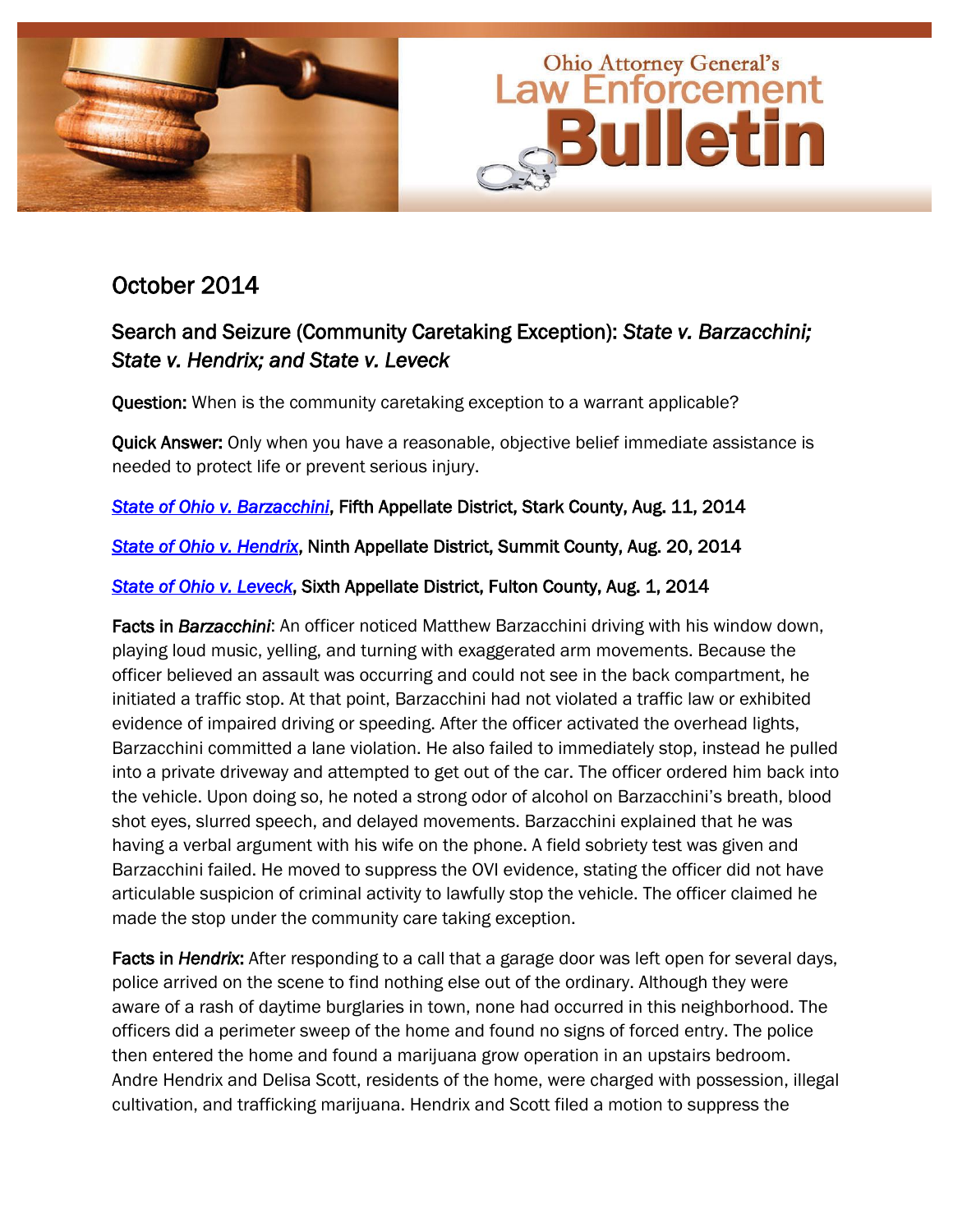evidence because police lacked a warrant. The officers argued they were acting under the community care taking exception.

Facts in *Leveck:* An officer responded to a noise complaint, and upon arrival observed loud music and voices. After knocking several times and announcing police presence, Mikeal Leveck opened the door. The officer recognized him from past drug arrests. He also saw numerous beer cans and a young female running toward the bedroom area. After the young female declined to come outside and believing crimes and destruction of evidence were occurring inside the apartment, the officer entered and found evidence of underage drinking. Leveck filed a motion to suppress the evidence. The officer argued he was acting under the community care taking exception.

Importance: In all of these cases, the judge found the stops unconstitutional. Here's why:

● *Barzacchini:* The officer was not properly acting as a community caretaker because the only evidence of an assault was exaggerated arm movements and loud talking. The officer did not hear what was said or even see another person in the vehicle. Therefore, he was not justified in making the stop based on a generalized concern for safety because there were no actual signs of distress coming from the car.

● *Hendrick:* The officers were called to the property because the garage door was open. No reports of suspicious activity were made. When officers walked around the house, nothing was unusual and they were unable to see inside the windows. The mail carrier told them the mail had not been picked up from the day before, but that it was not uncommon. Nothing based on the circumstances, viewed from an objective reasonable officer, would lead to the belief indicated that anyone in the house needed immediate aid. A mere possibility that someone may have needed help was not enough.

● *Leveck:* The officer was concerned that underage drinking and drug use was occurring in the home, thereby creating an emergency situation. The court determined the circumstances would not give an objective reasonable officer the same concern. The fact a juvenile ran away after seeing the officer was not probable cause of underage drinking, even though alcohol was visible. Even if it did, the court determined the exception did not apply to misdemeanor crimes, like underage drinking. Likewise, the officer's knowledge that the suspect had prior drug arrests did not support his concern that the juvenile was fleeing to hide evidence of drugs.

When you engage in community caretaking, you are acting under a warrant exception. That exception only applies when there is an *immediate* need to protect life or prevent serious injury. While you don't need ironclad proof of a serious or life-threatening event, there must be a reasonable and objective presumption that one exists, and it must be more than just a hunch.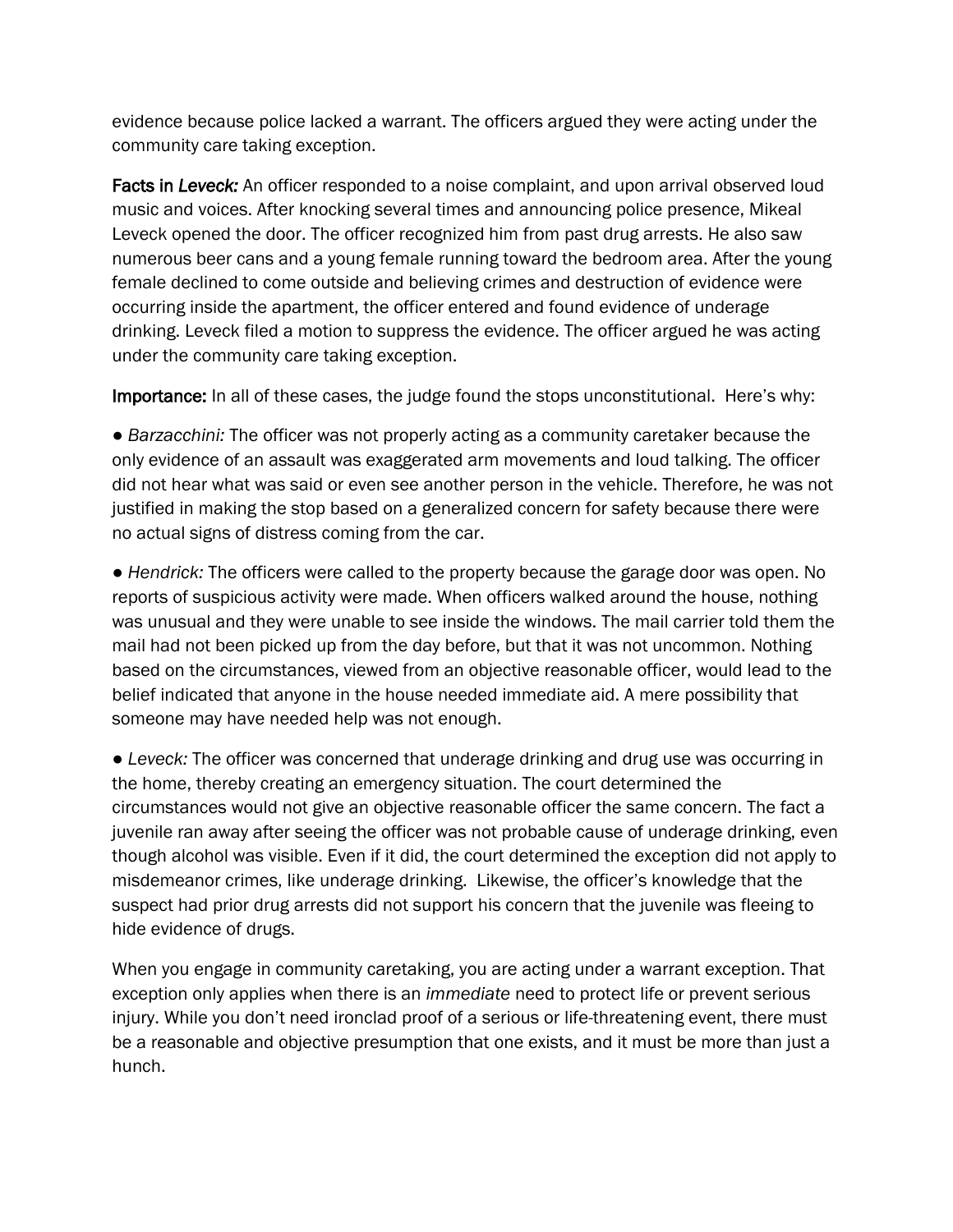Keep in mind: The test—a reasonable objective standard—means the court gets to dissect the situation after the fact. You, however, must make a decision within moments based on your knowledge and skill. The Ohio Supreme Court said, "[T]he business of policemen and firemen is to act, not to speculate or meditate on whether the report is correct. People could well die in emergencies if police tried to act with the calm deliberation of the judicial process.‖ In other words, sometimes you may make a call that leads to the exclusion of evidence, but on the other hand, it could also save a life.

Another look: Consider the following examples of when the community caretaking/emergency aid exception did apply:

● Prevention of suicide: In this case, officers received a report of an alleged armed and suicidal individual with an imminent plan to kill himself after arriving at the home of his soon-to-be ex-wife. Stopping a person on the street is considerably less intrusive than police entering the home, so the officers chose to perform a traffic stop to prevent the man from harming himself before he reached the home. The court found this was reasonable under the community-caretaking/emergency-aid exception to the Fourth Amendment warrant. *[State of Ohio v. Dunn,](http://www.sconet.state.oh.us/rod/docs/pdf/0/2012/2012-ohio-1008.pdf)* Ohio Supreme Court, Montgomery County, Mar. 15, 2012

● Explosives: Police officers were justified under the community-caretaking exception to call the bomb squad during a search of a suspect's home. They entered the home to check for intruders following an armed robbery. Once inside, the officers discovered bomb-making supplies. The officers had a reasonable belief that an immediate danger could exist and were justified in seizing the supplies without a warrant. *[State of Ohio v. Telshaw,](http://www.sconet.state.oh.us/rod/docs/pdf/7/2011/2011-ohio-3373.pdf)* Seventh Appellate District, Mahoning County, June 29, 2011

• Missing child: After a juvenile was reported missing, police questioned a suspect who was the last person to see the child. Although the stop was consensual, the court determined that it also fell under community-caretaking because the officer was responding to a distress call rather than investigating a criminal complaint. The stop was justified because it permitted the officer to stop a key eyewitness before harm came to the child. *[United States](http://www.ca6.uscourts.gov/opinions.pdf/12a0011n-06.pdf)  [v. Brown,](http://www.ca6.uscourts.gov/opinions.pdf/12a0011n-06.pdf)* Sixth Circ., Northern District Ohio, Jan. 6, 2012

#### More on Search and Seizure

Inventory search, search incident to arrest, or neither? After three separate calls are received about a suspicious individual and broken garage door, you drive to the neighborhood to find a suspect walking down the street matching the eyewitness' description. You stop the suspect and arrest him, then search his vehicle, which is near the arrest location. You find a criminal tool used to break into the garage. The vehicle is then towed. Was the search of the vehicle proper? The court in *Kozic* said no. In this case, the vehicle could not be searched incident to arrest because the vehicle was not in the suspect's immediate control, as he was not in or near the vehicle at the time of arrest.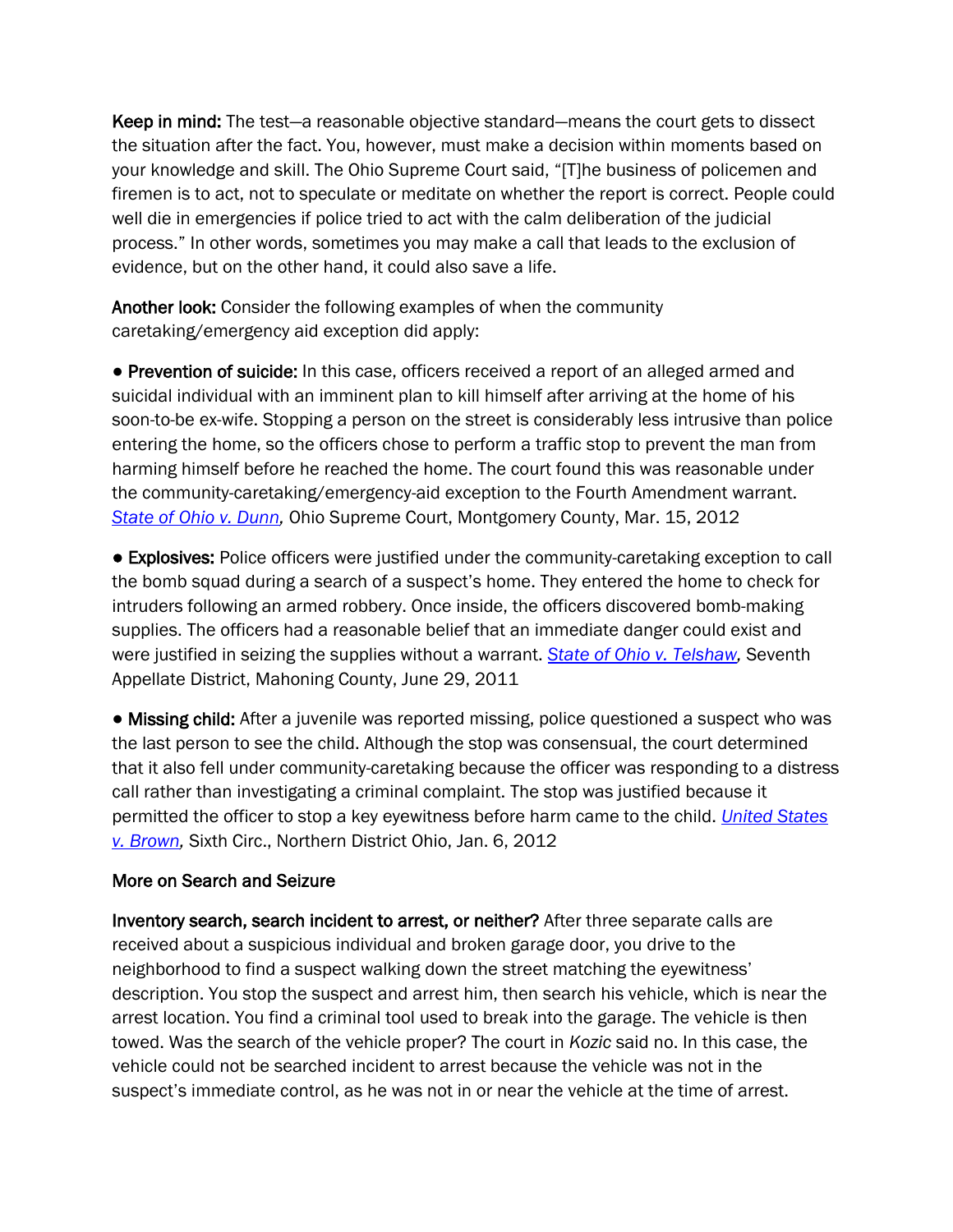Additionally, the inventory search after tow was improper because there was no evidence the vehicle was lawfully impounded by the police. Only in a lawful impoundment can an inventory search be performed. The records and testimony did not prove the car was parked illegally, abandoned, or towed by police department policy. *[State of Ohio v. Jamie Kozic,](http://www.sconet.state.oh.us/rod/docs/pdf/7/2014/2014-ohio-3807.pdf)*  Seventh Appellate District, Mahoning County, August 27, 2014

Meanwhile in California – Investigatory stop or arrest? A 911 call comes in that a man is shooting at passing cars. Near the scene is a man who matches the description of the suspect. With guns drawn you approach and apprehend him. Once you cuff and frisk him, you find a gun. The man is arrested, but you determine he is not the individual who was shooting at the cars. Was the seizure an investigatory stop or an arrest? The court in *Edwards* says investigatory stop. Even though the suspect was held at gun-point, it does not necessarily mean he was arrested. Here, Reginald Edwards matched the description of the shooter and could have been armed and dangerous; the officers had a legitimate safety concern that justified their on-the-spot decision to use more intrusive measures to stabilize the situation before investigating. Once stabilized, the investigation revealed Edwards was not the correct suspect and did have an illegal weapon. *[United States of America v. Reginald](http://cdn.ca9.uscourts.gov/datastore/opinions/2014/07/31/13-50165.pdf)  [Edwards,](http://cdn.ca9.uscourts.gov/datastore/opinions/2014/07/31/13-50165.pdf)* Ninth Circuit, Cali., July 31, 2014

## *Miranda* (Public Safety Exception): *State v. Brown*

Question: If there is a public safety concern that a loaded weapon used to commit a crime is publicly accessible, can you ask a suspect about it without first giving *Miranda* warnings*?*

Quick Answer: Yes, if you have an objectively reasonable need to protect yourself or the public from an immediate danger associated with a weapon and your questions are related to the danger and reasonably necessary to secure public safety.

## *[State of Ohio v. Brown,](http://www.sconet.state.oh.us/rod/docs/pdf/2/2014/2014-ohio-3257.pdf)* Second Appellate District, Montgomery County, July 25, 2014

Facts: Deputy John Eversole of the Montgomery County Sheriff's Office was dispatched to investigate a shooting that occurred the night before at a local apartment complex. After searching the complex and speaking to the manager, Eversole went to the last known location of the suspect, Decenta Brown. On arrival, Eversole and his partner immediately saw Brown. As they approached, Brown fled. Eversole chased him through the apartment complex where he attempted to escape through a hole in a broken section of a fence. Brown was unable to get through, made an underhand throwing motion through the hole, and ran along the fence. Eversole ordered Brown to stop, and he was apprehended. After securing Brown in the cruiser, Eversole went back to the hole in the fence and found a smartphone, a bag of gel capsules containing heroin, and a magazine from a .40 Glock handgun containing 14 live rounds.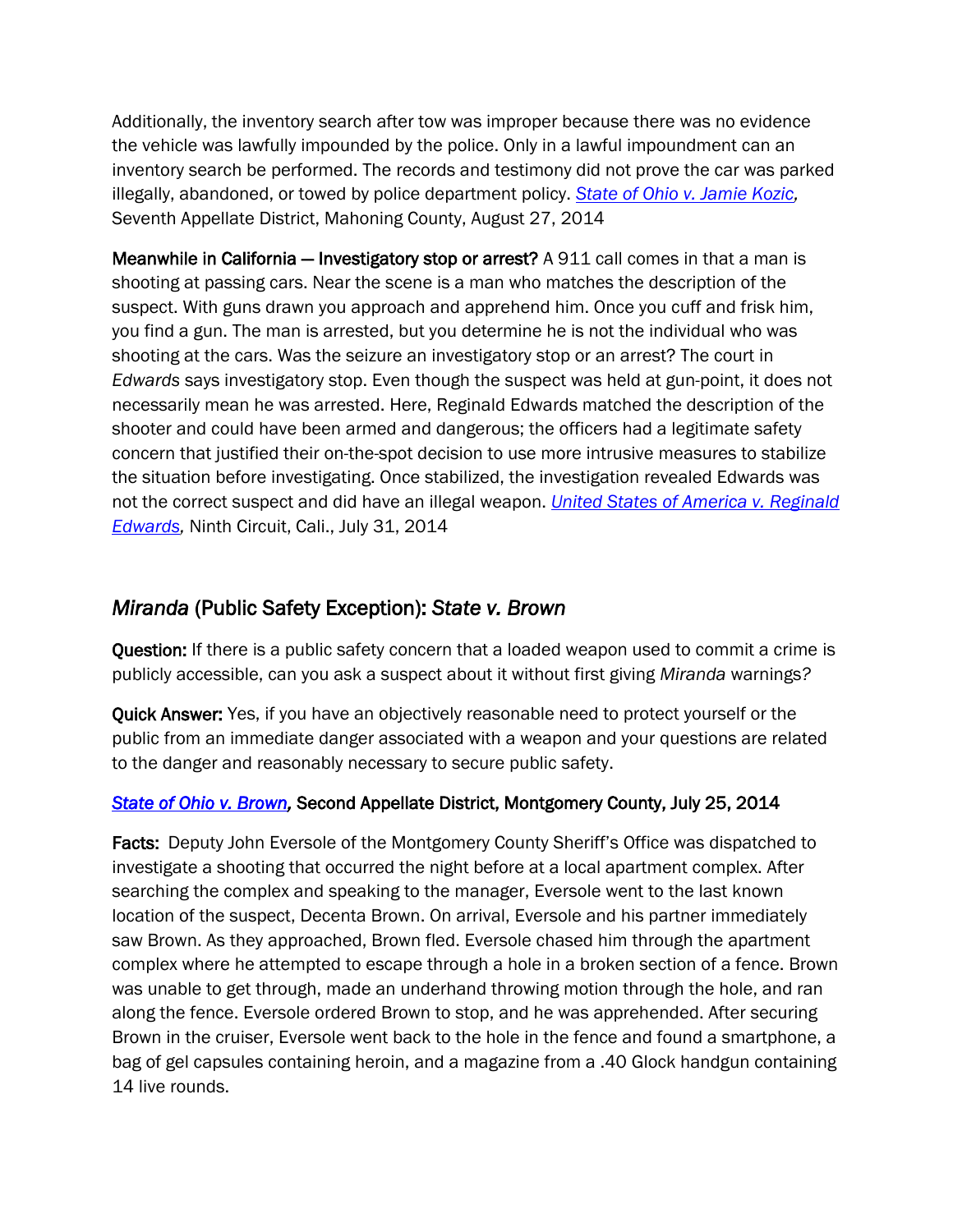Eversole, believing the gun may have been discarded along the foot chase, called for backup. As this occurred, numerous people were outside including several children. One of the officers who arrived was Deputy Victoria Dingee. Eversole informed Dingee of the circumstances and Dingee went to talk to Brown. She spoke to Brown through the open window of the cruiser. When Dingee later took the stand at trial, she said the following conversation occurred between herself and Brown:

Q: Okay. Tell us about the conversation that you had with Mr. Brown.

A: It was a pretty short conversation. I said to Mr. Brown, I said, "Where is the gun?" I said, "There are a lot of kids and people walking around. It's dangerous." And I said, "The problems that you have right now are going to be very small if compared to what it's going to be like if a child picks up that gun and shoots himself or someone else in this apartment complex."

Q: Okay. Did you say anything else to him?

A: No. I said – I think I said that twice and [Brown] said, "I don't have the gun." He said, "I haven't seen the gun since last night." And he said, "I just had the magazine."

Q: Okay. And are you –

A: I said, "That doesn't make sense." I said, "You understand that doesn't make sense." And he said, "I know. People probably lie to you all the time, but I don't have the gun."

The conversation was also recorded by the video system in the cruiser. No handgun was recovered during the search of the area where Brown was arrested. Brown filed a motion to suppress his statements to Dingee claiming he was not given his *Miranda* warnings in violation of the Fifth Amendment*.*

Importance: As a general rule, an individual under custodial interrogation must be given *Miranda* warnings under the Fifth Amendment prior to the start of questioning. However, under the public safety exception to *Miranda,* law enforcement, under certain circumstances, are able to temporarily forgo advising a suspect of *Miranda* rights in order to ask questions necessary to securing their own immediate safety or the public's safety. In order to properly use the exception, you must have (1) an *objectively* reasonable need to protect yourself or the public, (2) from an *immediate* danger, (3) associated with a weapon, and (4) your questions are related to the danger and reasonably necessary to secure public safety.

Keep in Mind: The public safety exception is a narrow exception and does not apply to situations when a suspect is believed to have used a weapon while committing a crime. Each case is fact specific. In this case, the deputies had an objectively reasonable need to protect the public and police from immediate danger associated with the missing weapon. In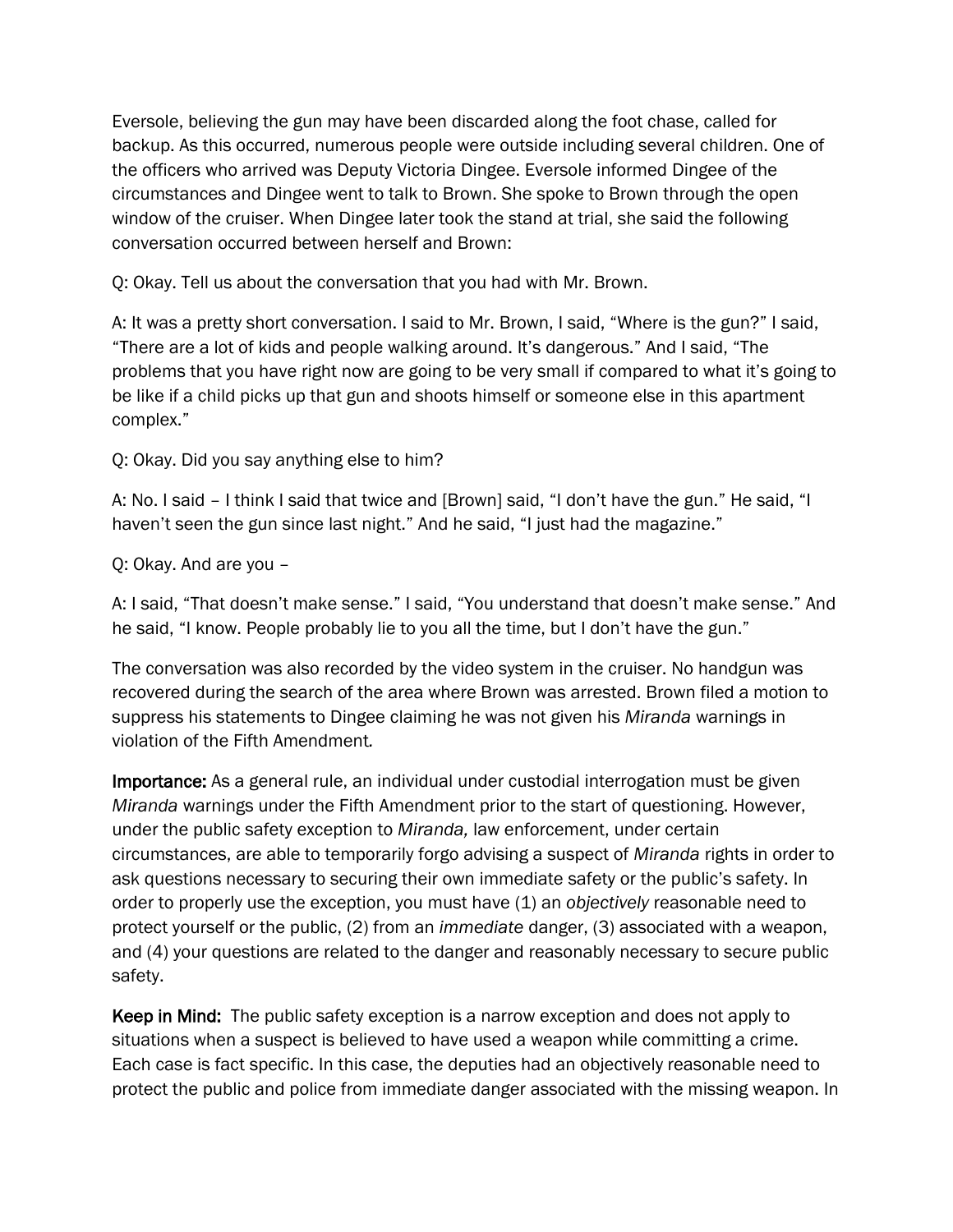particular, Eversole's belief that Brown was armed and dangerous was reinforced when he observed Brown discard, among other things, a magazine from a .40 caliber Glock handgun. Eversole also counted 14 live rounds of ammunition in the magazine, leading to a concern that the handgun, which may have been discarded during the chase, contained a live round. With approximately 20-30 people in the nearby vicinity of the incident, including children, it was a major concern that the gun could be picked up and used to harm others.

The exception, however, does not permit law enforcement to ask questions unnecessary to securing the safety of themselves or the public. Dep. Dingee's custodial interrogation was proper under the exception because it was limited in scope and length. She specifically asked Brown to tell her the location of the gun and expressed that if it was still loaded, the gun posed a grave threat to people in the area. The questions Dep. Dingee asked were directly related to that danger and reasonably necessary to secure public safety.

#### More on *Miranda*

Inmate "custody" for *Miranda:* An inmate was charged with violating institutional rules and Ohio Revised Code when he made two seven-inch shanks. Due to the seriousness of the incident, the matter went before two administrative bodies within the prison. During the hearing, the inmate admitted to making the shanks. He was not given *Miranda* warnings during the hearings. You then conduct an investigation under R.C. 2923.131(B) for possession of a deadly weapon under detention. You interview the inmate at the institution. He again admits that the shanks belonged to him. *Miranda* warnings are given and the inmate requests an attorney. Should the inmate have been mirandized at the administrative hearings prior to your interview? The court in *Platt* said no. It seems unusual to say that someone in prison isn't "in custody," but they are not for *Miranda* purposes. The term ―custody‖ is a term of art that specifies circumstances where someone is at risk to be coerced. The environment of questioning must present the same inherent coercive pressure as a police station. In this case, Platt argued that because he was restrained as an inmate, he was in custody. The court determined the environments of questioning in the administrative process and by OSHP was not coercive and *Miranda* was not necessary. *[State](http://www.sconet.state.oh.us/rod/docs/pdf/12/2014/2014-ohio-3450.pdf)  [of Ohio v. Platt,](http://www.sconet.state.oh.us/rod/docs/pdf/12/2014/2014-ohio-3450.pdf)* Twelfth Appellate District, Warren County, Aug. 11, 2014

Mental Health and Confessions: You are investigating an alleged sexual battery, and the suspect is now located at a V.A. hospital to receive treatment for suicidal thoughts. Upon arrival, you are taken to a conference room, and the suspect arrives escorted by hospital police. You give *Miranda* warnings and the suspect signs a waiver form. The interview takes about two hours, ending when the suspect writes a three page detailed confession. Are the statements voluntary even though the suspect is being treated at a hospital for a mental health condition? The court in *Maresh* said yes. The mental condition of a suspect is only one factor considered in the totality of the circumstance test to determine voluntariness. In this case, Michael Maresh presented himself as alert and lucid, the officers received no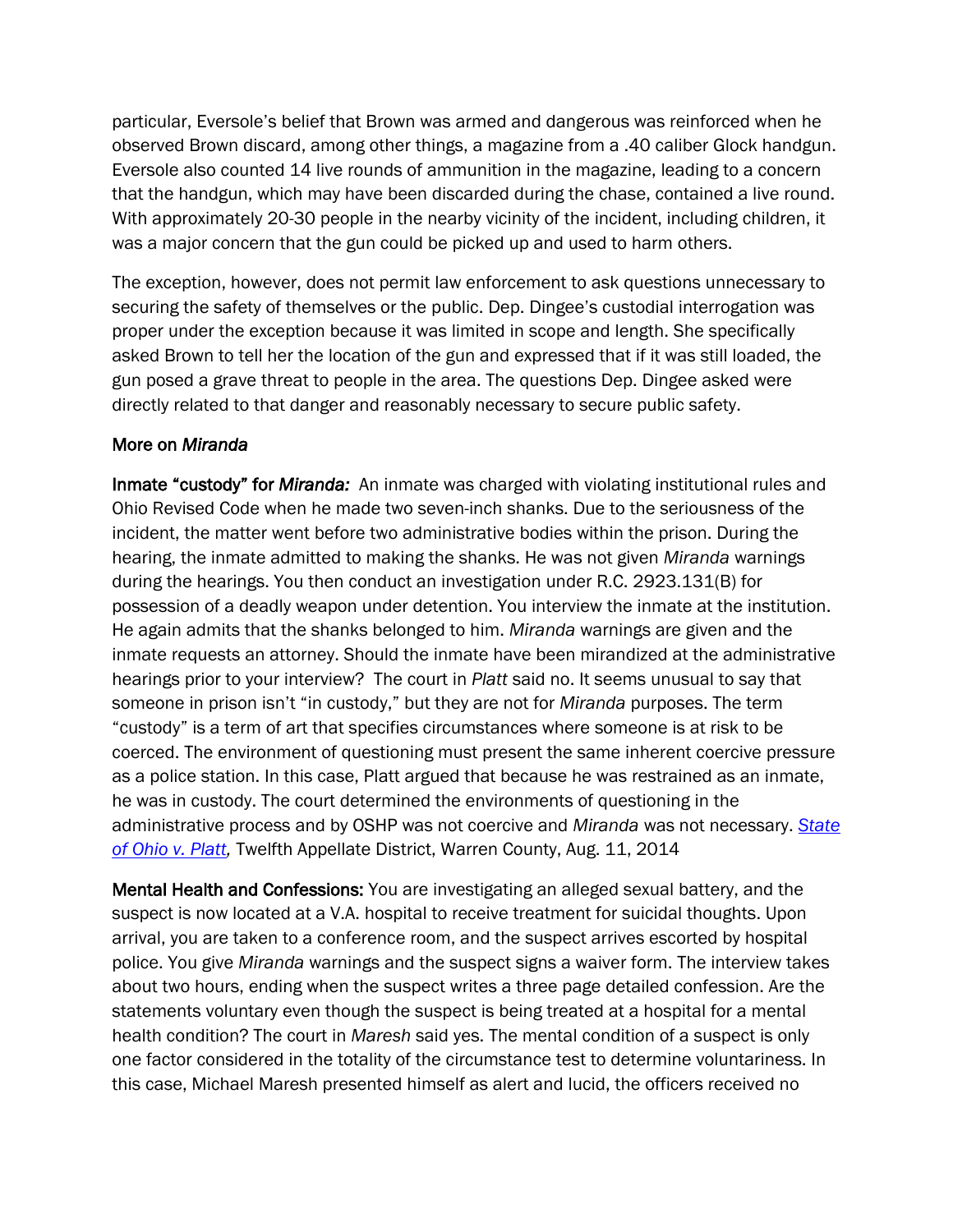evidence from the V.A. that he was not competent, he wrote a three page statement, which was clear and understandable, and intelligently waived his *Miranda* rights. Even though Maresh was receiving active mental health treatment in a hospital, the totality of the circumstances showed his confession was voluntary. *[State of Ohio v. Maresh,](http://www.sconet.state.oh.us/rod/docs/pdf/8/2014/2014-ohio-3410.pdf)* Eighth Appellate District, Cuyahoga County, Aug. 7, 2014

## Proper Protocol (Sting Operation, Receiving Stolen Property): *Young v. Owens*

Question: Do you have probable cause for a Receiving Stolen Property arrest warrant if it is based on a sting operation in which you didn't tell the buyer the goods were stolen?

Quick Answer: Yes, but only if there is a reasonable non-verbal inference that the property was explicitly represented as stolen to the buyer—such as a seller's offer of an unrealistically low price, goods in original packaging, or the presence of a store security feature on an item.

## *[Young, et. al. v. Owens, et. al.,](http://www.ca6.uscourts.gov/opinions.pdf/14a0634n-06.pdf)* Sixth Circuit, Southern District of Ohio, Aug. 15, 2014

Facts: The Colerain Township Police Department (CTPD) received information that a local second-hand store was receiving stolen property and one of its owners, Tyler Young, was being watched by two other police departments on suspicion of trafficking in stolen electronics. After several weeks of surveillance, CTPD set up a controlled sale using a confidential informant. Taking legitimate goods from the Home Depot, the informant sold Young unopened tools, some with store security devices, for less than a third of their retail value. The informant, however, did not explicitly say the merchandise was stolen. Based on this sting, CTPD obtained a search warrant for the second-hand store and Young's residence. They found 23 items that were later claimed by owners as having been stolen. Young was arrested for receiving stolen property. The owners of the second-hand store s sued the CTPD police officers in federal court for illegal arrest.

Importance: This case turned on whether Young should have known the goods were stolen, even though the officers never explicitly said they were. If you don't explicitly tell the purchaser the property is stolen, they can raise the defense that they didn't know they were buying stolen goods.  $(R.C. 2913.51(B))$  $(R.C. 2913.51(B))$  Here, although the informant did not say, "these goods are stolen.‖ the court looked at all of the factors — the unopened packages, the security tags, the well-below market sales — to determine the information gave a reasonable, nonverbal inference to Young that the goods were stolen. When performing a sting under R.C. 2913.51, it is much easier to say the words rather than rely on a court to interpret what knowledge the suspect actually had, especially when the suspect can claim they had no idea.

Keep in mind: This case was brought under Federal Law § 1983, which allows citizens to sue state actors who violate their civil rights while performing job duties for a government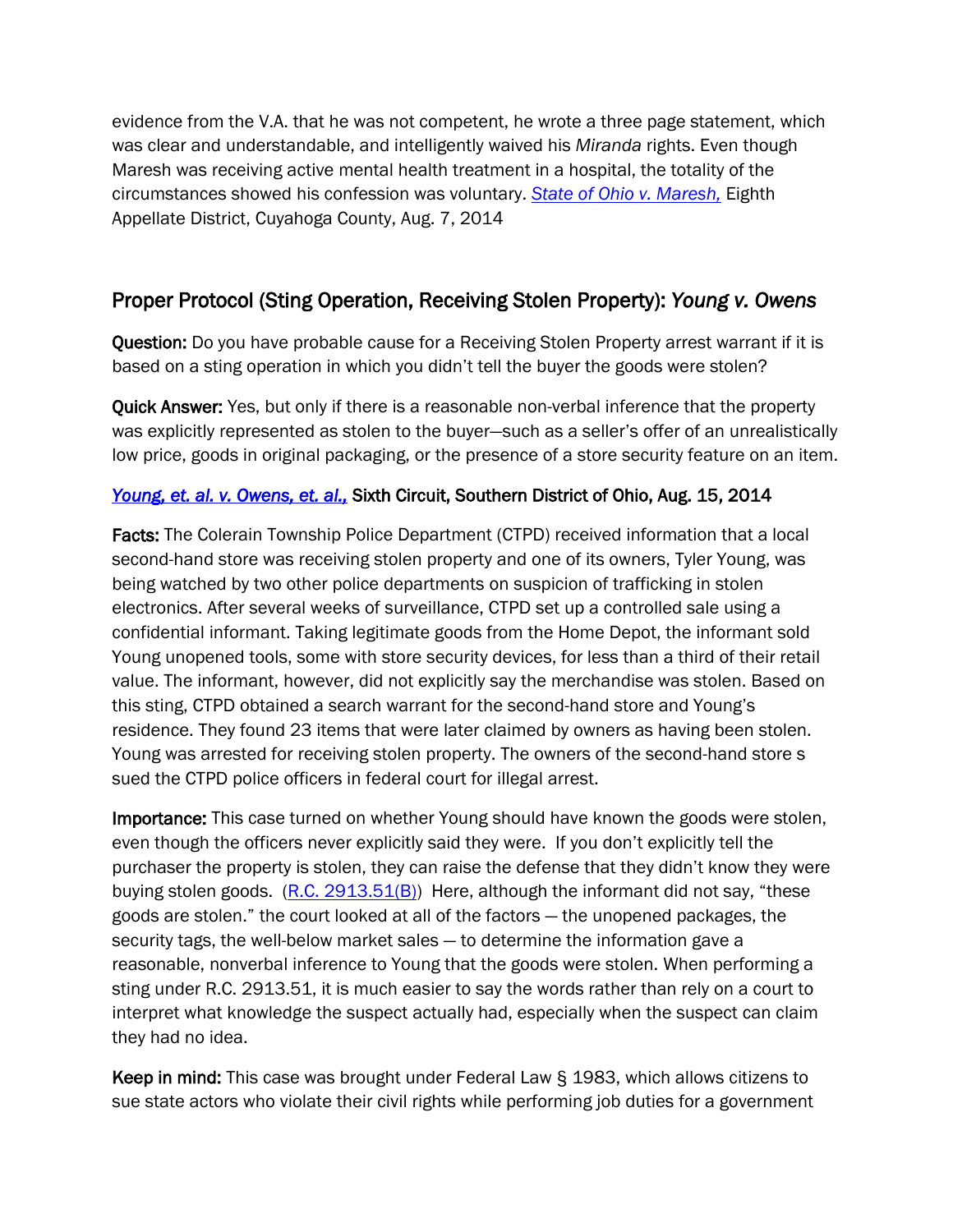agency. Each day you perform your job through and under the law, you are a state actor. If a citizen believes you did not follow the law when performing your job, such as a search, seizure, or arrest — and that action deprives them of a civil right — they may bring an action against you in Federal Court. In many cases, your qualified immunity will be an absolute defense to this kind of claim.

### More on Proper Protocol

A not so "hot" pursuit: While on patrol in the early morning, you clock a driver going 50 mph in a 25 mph residential zone. Before you can activate your lights or turn your car around, the driver pulls into a driveway just to the rear of your vehicle. You then turn around and pull behind, blocking the car in the driveway. The driver gets out and starts to unload his car. You identify yourself and ask to speak with him about his speed. He agrees, but asks to first put his things on the front steps due to the snow. At this point, you notice slurred speech and believe he is under the influence. You go to your vehicle to run the plates. While waiting, you notice the driver ran up the front steps inside the house. You knock on the front door and the driver tells you to get a warrant. After discussion with a supervisor, you force entry into the home and arrest the driver. Does this warrantless entry fit within the hot pursuit exception? The court in *Collins* said no, determining the situation was neither hot nor a pursuit. Asking the driver to talk about speeding after he had entered his driveway, turned off his car, and was blocked by the police car was not "hot." There was no foot chase or pursuit of the driver. Additionally, the officer had already identified the driver's name, plates, and address, and the driver who later failed his OVI test, had stopped driving and was not causing an immediate threat of harm to the public. In this situation, there was time for the officer to obtain a warrant. *[City of Berea v. Joshua Collins](http://www.sconet.state.oh.us/rod/docs/pdf/8/2014/2014-ohio-3822.pdf)*, Eight Appellate District, Cuyahoga County, Sept. 4, 2014

## OPOTA Courses Available This November

The Attorney General's Ohio Peace Officer Training Academy (OPOTA) offers state-of-the-art courses led by expert instructors. Consider taking one of the following courses in November. To register for a course, click [here.](http://www.ohioattorneygeneral.gov/Files/Law-Enforcement/Ohio-Peace-Officer-Training-Academy/OPOTA-Course-Catalog/OPOTARegistration.aspx)

Modern Report Writing: Learn how to write reports with accurate, concise and complete investigative detail. Topics will cover organization, grammar, issue-spotting, communications style, and format. This course will be offered on November 4, 2014 at London.

Leading for Law Enforcement: Work on your personal leadership style in this 8-hour advanced training course. This course will include exercises to discovery your own behavioral tendencies and understanding into your personal leadership style. Also learn